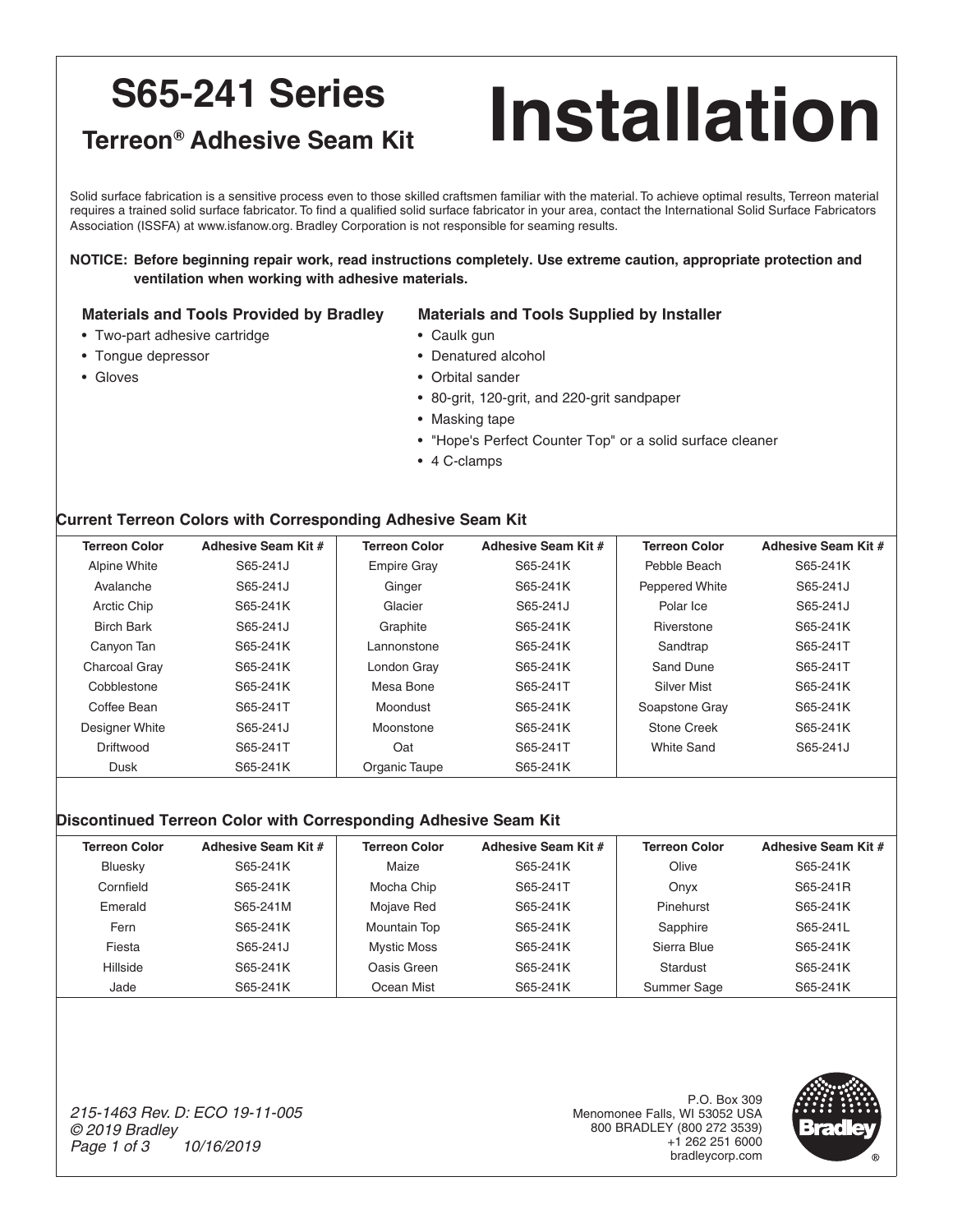### **Adhesive Seam Instructions**

*NOTICE: Make sure you have all of the materials necessary before beginning seam work. For best results, follow the steps below.*

*NOTICE: Caulk gun needed to dispense 100ml adhesive cartridge.*

1. Dry-fit the two lav decks together. The decks must be straight and level to allow for an inconspicuous seam.

*NOTICE: It is important to minimize the length and/or width of any gap between lav decks. The tighter the gap, the better the seam. No gap should exceed 1/16" in width. Gaps exceeding 1/16" may result in unsatisfactory results.*

- 2. Separate the two decks to allow enough room to prepare the surface to be seamed.
- 3. Thoroughly clean the top surface and inside edges of the decks, front apron, backsplash, and surrounding areas with denatured alcohol. Avoid touching these areas after cleaning. Dirt, dust or oils from your hands may prevent the adhesive from bonding to the surface. Also note that the application of denatured alcohol will cause the solid surface material to appear discolored. This is temporary and the color can be restored with "Hope's Perfect Countertop" or a solid surface cleaner (refer to Step #13).
- 4. Verify the adhesive seam kit number matches the Terreon Lav Deck color. Correlating adhesive seam kit numbers are listed in the chart on page 1.
- 5. Apply the applicator tip to the adhesive cartridge and dispense material equal to the length of the applicator tip. Use caulk gun with adhesive, moving from the backsplash to the front apron. Apply adhesive to seaming block #1. See illustration on Page 3.
- 6. Push the Terreon Lav Decks together. Make sure the decks are straight and level. Using the 4" C-clamps, secure Seaming Block #1 and #2 together on the underside of the deck.

*NOTICE: If necessary, apply an additional bead of adhesive to the seam.*

- 7. Apply a piece of masking tape to the bottom edge of the front apron to prevent any adhesive from dripping from the seam.
- 8. Allow the adhesive to dry for 45 to 60 minutes (the material will no longer be tacky). Drying time will vary depending upon temperature, humidity and altitude.
- 9. Allow material to harden for a minimum of 1½ hours. Material will be hard when cured (it will no longer be tacky).
- 10.Use 80-grit sandpaper with an orbital sander to remove excess adhesive. Concentrate on sanding the excess adhesive only from the seam itself using small, circular motions. Avoid prolonged contact with surrounding deck area while removing excess adhesive. Then, sand the surface areas surrounding the seam.
- 11.Continue to sand the seam with 120-grit sandpaper, blending the surrounding area.
- 12.Complete sanding with 220-grit sandpaper.
- 13.Remove surface dust and debris. Apply "Hope's Perfect Counter Top" or a solid surface cleaner to restore the color of the Terreon solid surface material.
- 14.Attach the deck to the mounting surface and complete the installation of the decks. Remove the four C-clamps.

*NOTICE: One (1) adhesive cartridge will seam approximately 24 linear feet, assuming a 1/8" bead size.*